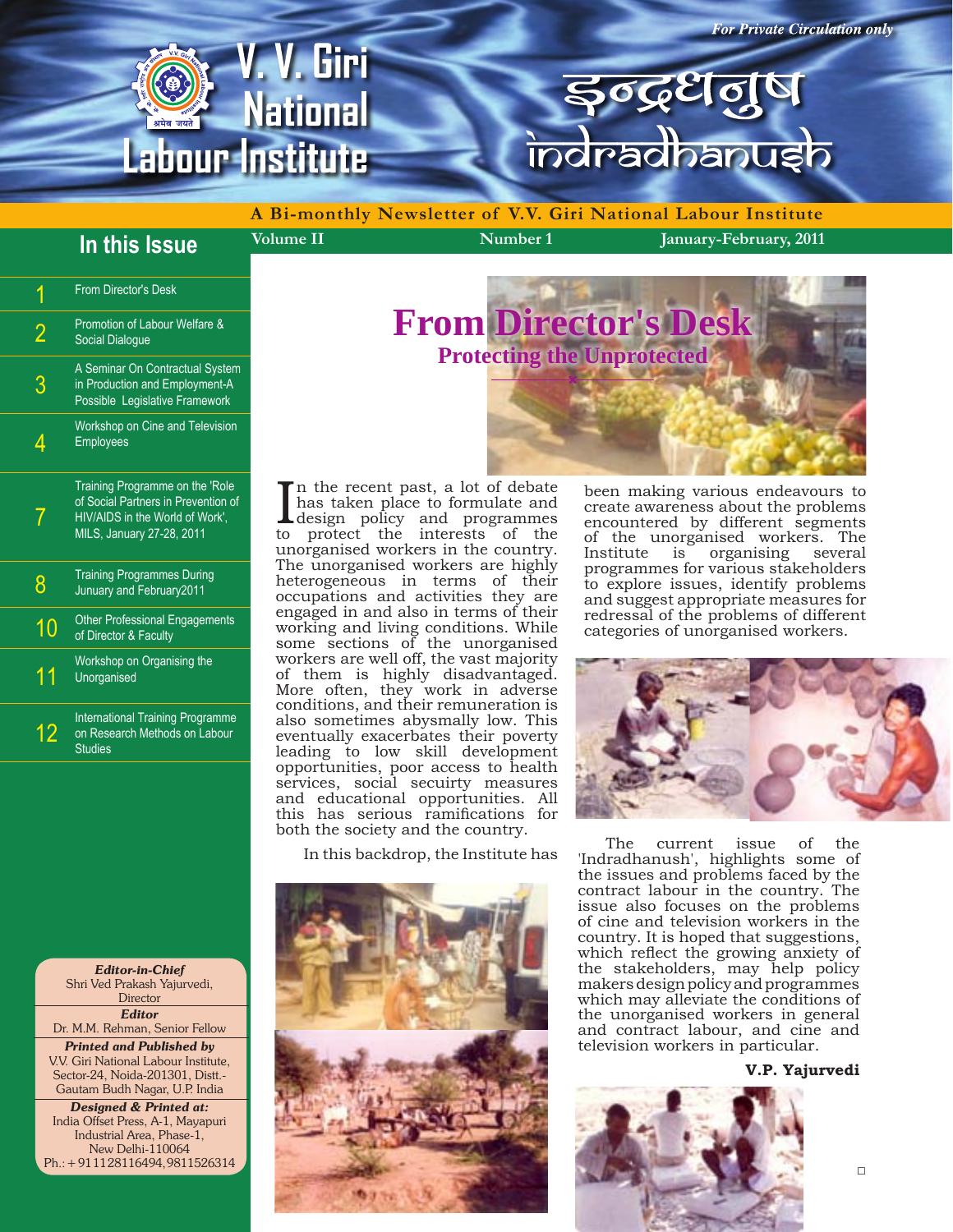### **Promotion of Labour Welfare & Social Dialogue**

W. Giri National Labour Institute<br>
programme for officers of the Central<br>
Labour Service, Ministry of Labour & conducted a 5-day training programme for officers of the Central Employment Government of India, on **"Promotion of Labour Welfare & Social Dialogue"** from **8th to 12th November,** 



*A view of the participants* 

**2010 at Goa**. The programme was attended by Deputy Labour Welfare Commissioners(C), Asstt. Labour Commissioners(C) and Asstt. Welfare Commissioners (C). The topics covered during the programme were functiong of JCM and Work & Committee, Contract Labour (R&A) Act, Duties of Welfare Office, CPWD Fair Wage Clause, BOCW (RE&CS) Act & BOCW Welfare Cess Act, ESI Act, Employees' Compensation Act and MB Act, Making Counciliation Effective, Wage Laws, Inculcating Values, EPF Act, Factories Act and Emerging Trends in I.R. **Dr. Onkar Sharma,** Fellow was the Course Director. The Programme was highly appreciated by the participants.

## **Effective Implementation of Labour Welfare Fund Acts and Schemes**

V.V. Giri National Labour Institute organised a five Day training programme for officers of the Central Labour Service, Ministry of Labour & Employment Government of India, on "Effective Implementation of Labour Welfare Fund Acts and Schemes" from 13<sup>th</sup> to 17<sup>th</sup> December, **2010,** at Jodhpur. The programme was inaugurated by **Shri V.P. Yajurvedi Director**, V.V. Giri National Labout Institute. The programme was attended by Welfare Commissioners (C), Dy. Labour Welfare Commissioners (C), Asstt. Welfare Commissioners (C) and Labour Welfare Commissioners posted in various Central Government establishments. The topics covered during the programme were: Unorganized Workers' Social Security Act, Effective Implementation of Welfare Schemes, Procedure of Assessment and Recovery of Cess, DFPR & Role of HOD and DDO, Conciliation and Mediation,



*Sitting (L to R) Sh. C. Jagannath; (DLWC) Sh. Raja Ram (AWC) Dr. Onkar Sharma (Course Director) Sh. V.P. Yajurvedi (Director) Sh. B.K. Sanwariya Welfare Commissioner (HQ) Sh. P.K. Saxena; (DWC) Sh. D.R.K. Roa; (DLWC) Standing (L to R) Sh. R.K. Aggarwal; (AWC) Sh. Allu K. Pratap; (DLWC) Sh. G.C. Majumdar; AWC Sh. BFI Abdul Jaleel; (DWC) Sh. T.S. Suresh Babu; (DLWC)*

Wage Laws & Social Security Laws, recent amendments in Labour Laws, Rashtriya Swasthya Bima Yojana and Inculcating Values. **Dr. Onkar Sharma**, Fellow, was the Course Director. The programme was highly appreciated by the participants.



**V. V. Giri National Labour Institute**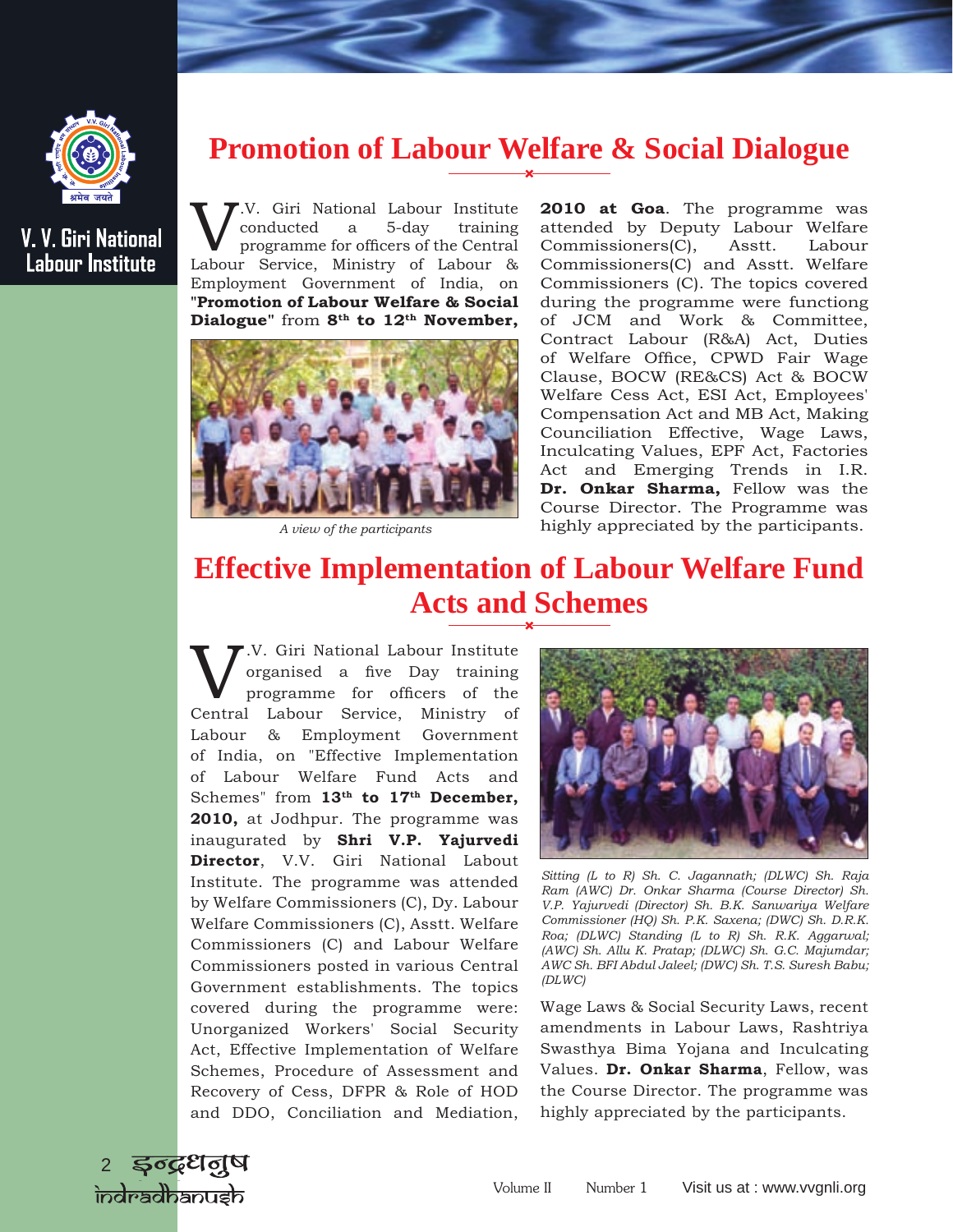## **A Seminar On Contractual System in Production and Employment-A Possible Legislative Framework**

The seminar was organised on  $27<sup>th</sup>$ January, 2011 at the Auditorium of the Western Regional Instrumentation Centre in Mumbai University Campus at Santacruz, Mumbai. More than 30 prominent persons having rich experience in the field of the trade union movement, production process (employers and their organisations), labour law implementation at the State and the central level and academicians participated in the Seminar.

The day's proceedings were conducted under the chairmanship of **Dr. Shanti Patel**, a senior trade union leader and a prominent social activist. **Dr. Onkar Sharma**, Fellow, VVGNLI, opened the session by welcoming the participants and explaining the background of organising the seminar in Mumbai. **Mr. Pravin Rao** welcomed the participants on behalf of the ILRN.

In the introductory address **Dr. Sharad I. Swant**, Advisor, AILS, mentioned that contract labour has been prevalent in India for a very long time, due to various reasons and further added that with globalisation the competition in the product market has become quite fierce. The 'flexibility' relating to labour, capital and bureaucratic procedures became essential so as to adapt to the fast changing market scenario and to stay ahead in the competition. As a result, the industrial and other related policies were gradually getting reframed.

 **Dr. S.K.S. Sundaram,** former Professor of SNDT University gave a brief overview of the present contract system as prevalent in India. In his presentation, he pointed out that contract labour is now present in all industries. Earlier, it was seen mainly in industrial sector, agriculture, and least of all in services. Now the barriers have broken, and contract labour is rampant in all sectors and occupations, among the highskilled as well as low-skilled.

 **Dr. Onkar Sharma,** briefly narrated the genesis of the Contract Labour (R&A) Act 1970 and presented the salient features of the Act. He spoke about the various court judgements that have impacted the working

of the Act. He emphasized the fact that the liabilities towards contract labour are on the principal employer. Whether it is to do with EPF, Pension, ESI, the responsibility of depositing contribution, etc. is on the principal employer, though the amount can be recovered from the contractor. Lack of awareness of the provisions effective enforcement in the letter and spirit of the Act is the real problem, and not the Act by itself.

**Mr. P.M. Mantri** reiterated the sentiments expressed by **Dr. Sharma,** and said that fifty percent of problems would be over if the present laws are implemented effectively and awareness of the laws is created.

Following these presentations in the initial sessions each one of the participants presented their views on the adequacy or otherwise of the provisions of the Act in the present economic situation with worldwide competition and in the back-drop of the deteriorating working conditions across the economy.

#### **Suggestions from Participants**

- Contract labour will continue to be exploited as long as trade unions are not strong. On the other hand, it is difficult for trade unions to deal with the contract labour which is dispersed all over industries and occupations. A suggestion made based on the experience in the textile industry was that of the decasualisation schemethis was officially valid procedure, though not a legal one. Similarly, an agency can be created by trade union/NGO, which will create a pool of workers (industry-wise), functioning like an employment exchange for the contract labour market.
- Employers should ensure that contract labour also have a system that gives them basic welfare facilities, as well as training for skill up-gradation. It has to be admitted that we do have a dearth of skilled workers.
- Entrepreneurs may consider an

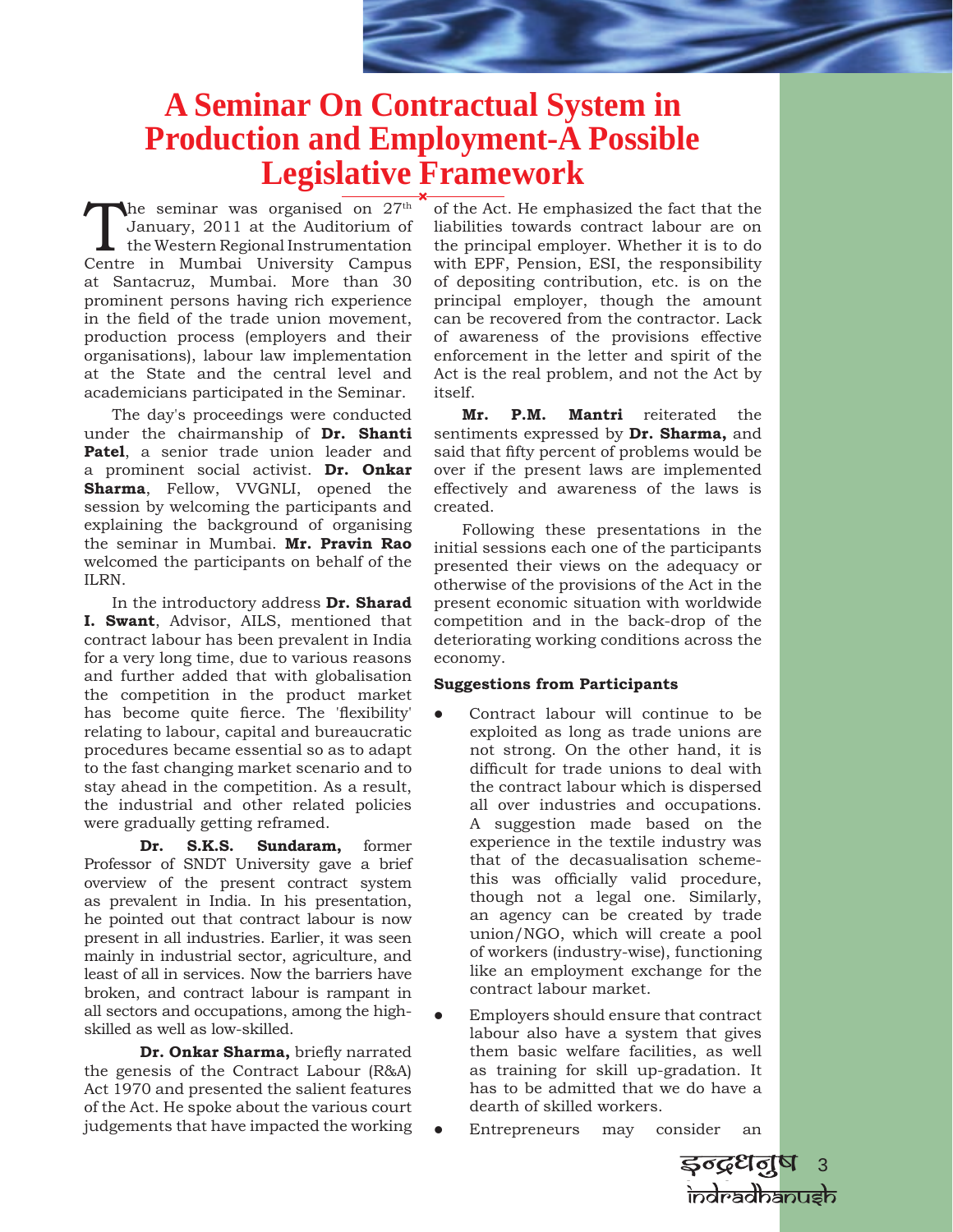

'internal flexibility model' for labour wherein employees are retained at a less working hours with commensurate wages in times of the slack season and further the labour is compensated by a suitable social security scheme that can be tied up with the government policies in this respect, till they can be given full-time work.

- Research has shown that contract labour is a phenomenon widely seen in mofussil areas, which is a practice followed by big industries when they shift out of metro cities. One way of managing contract labour would be to ensure that core labour be permanent, while non-core industries/occupations can be with contract labour. But this is to be defined amicably.
- There must be an exhaustive analysis of contract labour in industries, as it exists in every sector today-banking, teaching and service industries as well. A pressure group must be created to get trade union suggestions implemented.
- Contract workers have to be protected, but at the same time, organised workers job also needs to be protected.
- Contract labour must get benefits similar to permanent workers. They must be paid through cheques, and be provided with I-cards.
- At the earliest Contract Labour Act must be amended, e.g., Section 6, on constitution of board, Section 10, Section 2, etc. Section 10 should be amended to either go under Industrial Disputes Act or CL Act.
- There is a need for better regulations; just de-regulation will not serve any purpose. Improvements have to be effected in the present legislation.
- The need for abolition of contract labour be by making permanent.Without employment security there will not be any compliances with the statue.
- Outsourcing of labour-by definition, should also be included as being in the purview of Contract Labour Act.
- Situations differ from state to state. In A.P. changes to Contract Labour Act has been cleared, according to which, some activities were included in non-core

sector. In garment manufacturing, in times of fulfilling urgent orders, contract labour is permitted in core functions as well. Similarly, in times of emergency, e.g. transport strike, etc. contract work will be allowed. It was noted that in Maharashtra, the Amendment to the Law was stalled before going to the assembly and is yet to be cleared.

- In the provision of basic amenities like water, sanitation, training for health and safety, there should be no difference between regular and contract workers.
- Many workers are also unaware of their rights; they have to be educated by the unions on those rights.
- Employer needs flexibility in the deployment of people, to meet the peaks and lows of the supply cycle. Some anomalies that take place in the process need to be corrected so as to ensure fair treatment to contract labour in the process.
- Some corpus must be created so that workers whose services are terminated, permanent or contract, can be retrained and re-employed.
- Boards like Dock Labour Board can be set up to regulate contract labour.
- In many laws, enforcement peronnel include trade unions and/or NGOs, who are given powers to regulate the conditions, but have not used it. This aspect also needs to be kept in mind.

The programme was coordinated by **Dr. Onkar Sharma**.



*A view of the participants* 

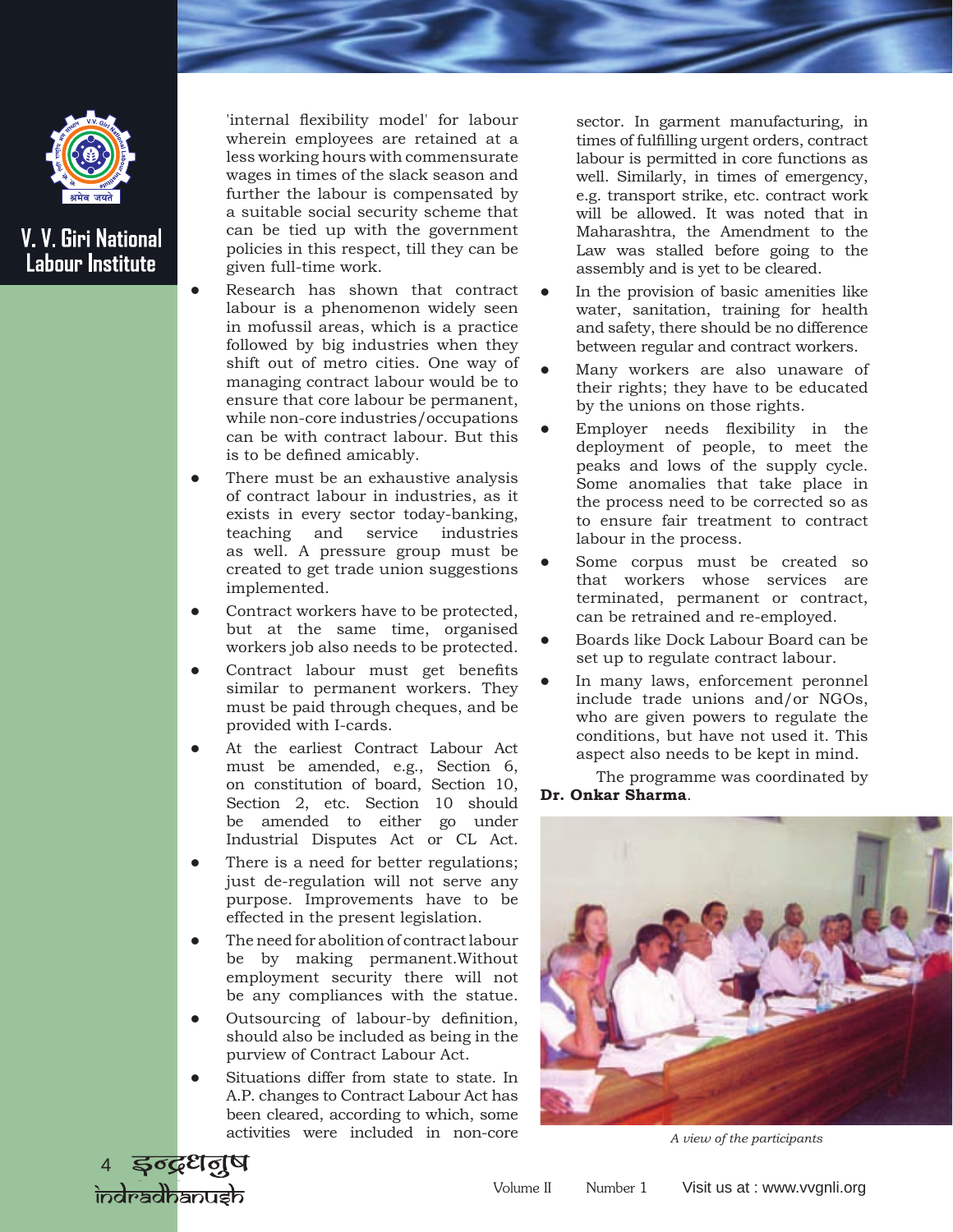## **Workshop on Cine and Television Employees**

The Workshop was held on 28<sup>th</sup><br>February, 2011 at the auditorium of<br>the Western Regional Instrumentation<br>Centre at Mumbai University Campus February, 2011 at the auditorium of the Western Regional Instrumentation Centre at Mumbai University Campus, Kalina, Mumbai. The workship drew tremendous response from the cine workers trade unions, as 45 delegates attended the proceedings and took active part in the discussions.

The workshop was chaired by **Dr. S.T. Sawant**, Advisor and ex-Director of the Ambekar Institute for Labour Studies. **Dr. M.M. Rehman**, Senior Fellow, VVGNLI, while welcoming the delegates stated that this is the  $100<sup>th</sup>$  year of the Indian Film Industry. He also said that the Industry is the biggest university in the world. In his opening remarks Dr. Sawant said that media has the maximum impact on society, as it has the power to reflect on social conditions and bring about social change. Under the beauty and glitz of the film industry, lies a dark underbelly of truth, that of millions of workers who work behind the scenes and are denied their just dues and recognition. He exhorted the participants to speak out frankly, so that their voices get acknowledgement, and their grievances find redress.

**Dr. Onkar Sharma** provided an overview of the Indian cinema industry workers. He said that over 5 lakhs of workers are involved in the film industry in India, apart from the actors. 95% of them are unorganised workers who have no regular work and get no statutory benefits at all. This is a paradoxical situation, as there are 44 Central laws, of which 36 laws are applicable to film industry workers by the context/situation. However, due to the fact that the workers as well as their trade unions are unaware of this fact, they have not been able to avail benefits for their members.

**Dr. Sawant** stated that economic development depends on entertainment and education to a great extent, as human beings seek entertainment as a means of relaxation, and are willing to spend a good proportion of their income on it. Therefore, the amount of money spent on entertainment is set to grow along with the growth of the country's economy, and as



basic needs of people are met. According to official estimates, there are 70,000 workers in film industry; the number may be 5 lakhs unofficially. This is a huge number that needs to be highlighted for attention to the specific challenges facing them.

This was followed by an open discussion among the participants from which following comments and suggestions emerged :

- The medical reimbursement system is very bureaucratic, with the result that workers do not get the required benefit. The system has to be simplified and made more user-friendly.
	- Medical reimbursement must be made immediately, and from any hospital. It was explained by the participants that shooting schedules take place at any location, and hence they always do not have the option of locating a ministry recognised hospital, nor are they financially sound enough to afford the medical treatment and claim reimbursement later.
- The process for getting an Identity Card is very cumbersome and long drawn one. The Associations with whom the workers are registered do their own due diligence before admitting their members. Therefore, a letter from the Association should be sufficient proof for the I-card to be issued automatically. The process should be simplified so that the members can avail of the services due to them without delay.
- With the advent of electronics, as well as the 10 pm deadline for performances,

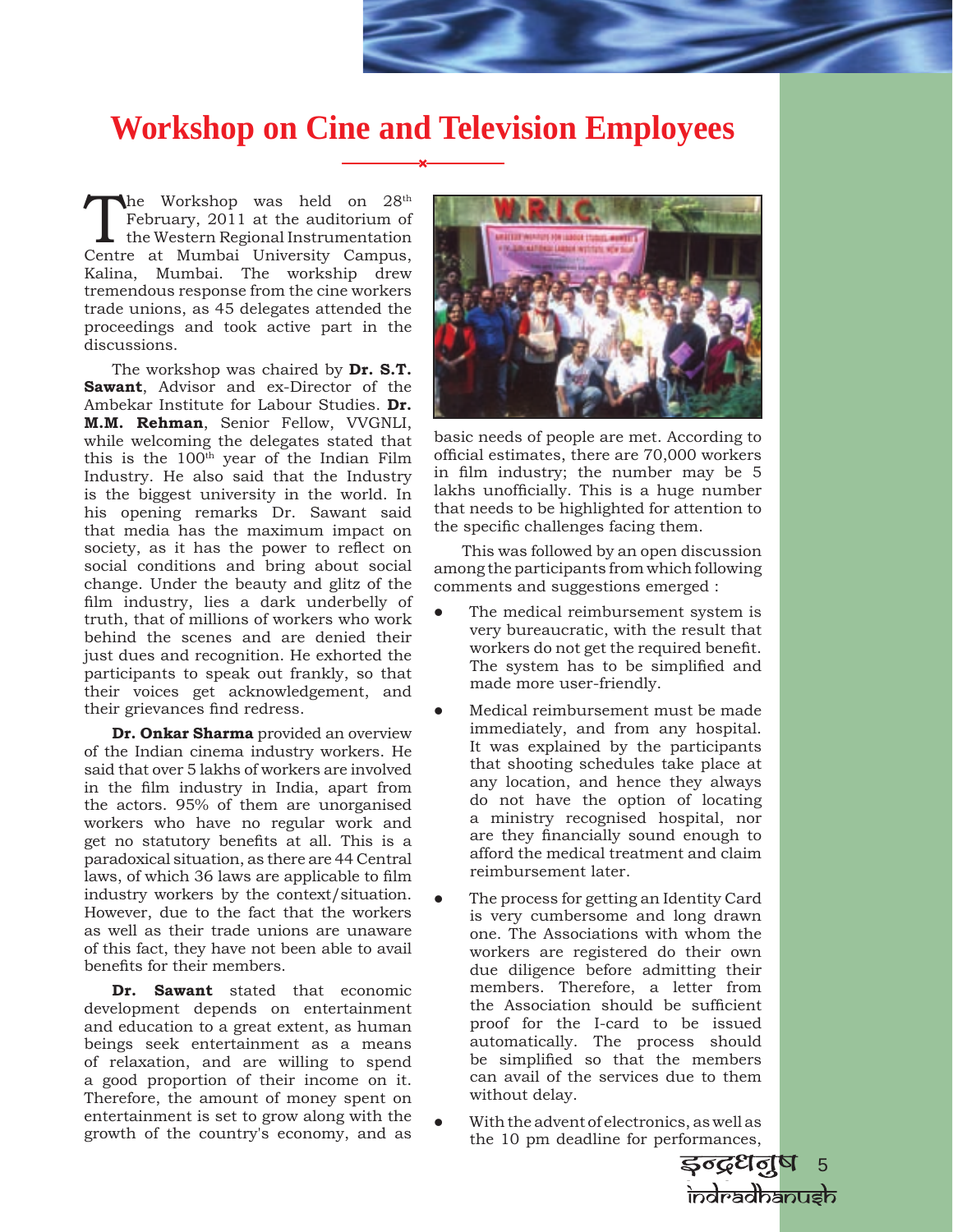



*A view of the delegates*

musicians in the industry have become unemployed or under-employed. They have no job security or income security, and neither can they claim any kind of welfare or insurance benefits. Even in the income received from shows, 50% has to be given to the employer/ contractor.

Another issue that has been faced by musicians in the industry is the threat of HIV/AIDS, contracted by members when they go abroad on shows, etc. Private Medical Insurance is being availed of for musicians by the Musicians Federation of India, but they have no other source of assistance or support.

To this Mr More, Director CBWE, who was in the discussion at the time, announced that CBWE can conduct any number of training programme on HIV/AIDS awareness, free of cost. Pamphlets on the subjects can be provided free of cost, to the association for distribution to members. CBWE was willing to undertake programme on any subject of their choice, as a joint programme; even if they wished to conduct their own workshop for members, etc. hall/auditorium can be availed of free of cost from CBWE.

 **Dr. Onkar Sharma** too explained the various schemes that can be

availed of by the cine workers, such as the New Pension Scheme (Swalamban), Rashtriya Swasthya Bima Yojna, etc. Employees Provident Fund. Employees State Insurance Schemes and schemes framed under the Unorganised Workers Social Security Act. He clarified the issued raised by the participant on the concept 'industry' and, Contract Labour (R&A) and other labour laws

- The union in Cinema industry has been in operation for the last 22 years. A survey was done by VVGNLI on the industry 15 years ago. Taxes are being collected from the industry. Yet, Government has still to recognise the cinema and television work as an industry, and give them their due status. Once this is achieved, everything else would become easier to deal with.
- Amendments have been suggested in the existing Cine Workers and Cinema Theatre Workers (Regulation of Employment) Act, 1981, The Cine Workers Welfare Fund Act, 1981, and the Cine Workers Welfare Cess Act, 1981, to include television workers, to revise wage conditions appropriately.

The programme was coordinated by **Dr. M.M. Rehman**, Senior Fellow and Professor **S.T. Sawant**, Adviser, AILS, Mumbai.

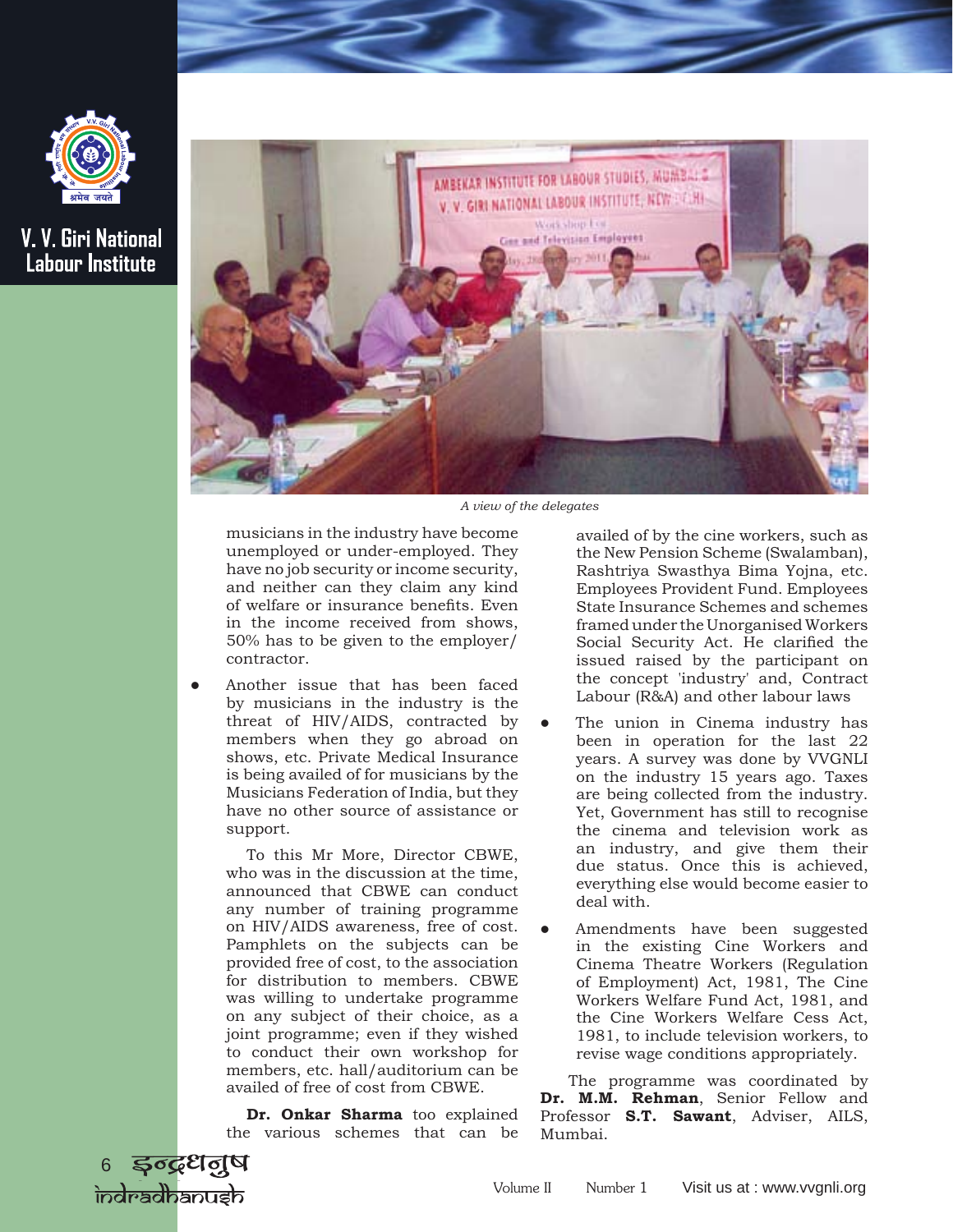# **Training Programme on the 'Role of Social Partners in Prevention of HIV/ AIDS in the World of Work', MILS, January 27-28, 2011**

V.V. Giri National Labour Institute organized a two-days training programme on the 'Role of Social Partners in Prevention of HIV/AIDS in the World of Work' in collaboration Institute of Labour Studies during January 27-28, 2011 at the MILS campus. A total of 37 participants participated in the training programme. The training programme was coordinated by Dr. Ruma Ghosh, Fellow, VVGNLI.

The objectives of the training were (1) to enhance knowledge on the basic issues pertaining to HIV/AIDS such as magnitude, trends, transmission, tests and prevention; (2) Enable participants to understand the relevance of prevention of HIV/AIDS in the world of work and understand the components of prevention programme; (3) Discuss the National Policy on HIV/AIDS and the world of work and its relevance for workers.

The programme was inaugurated by Dr. Rajan Tungare, Director, Late Narayan Meghaji Lokhande Maharashtra Institute of Labour Studies, Mumbai in which he explained the relevance of sensitizing different social partners for prevention of HIV/AIDS. This was followed by a discussion on the relevance of prevention of HIV/AIDS among the workers by Dr. Ruma Ghosh, Course Director and a brief discussion on the objectives of the programme.

Following the inaugural session, the first session on 'Overview of HIV/AIDS Epidemic, Government Initiatives and the Need for World of Work Programmes' was taken by the Course Director. In this session, details regarding the spread of the epidemic in India; the basic facts of the epidemic with regard to transmission, tests and prevention; relevance of prevention among the workforce and government initiatives with special reference to the National Policy on HIV/AIDS and the world of work, was discussed in detail. The day ended with an interaction with Ms. Shabana, member of Maharashtra Network

of Positive People, in order to highlight the stigma and discrimination faced by people living with HIV/AIDS (PLHAs).

On the second day, Dr. Dilip Deshmukh, Additional Project Director, Maharashtra State AIDS Control Society was invited to explain the different services of State AIDS Control Society. This was a very useful interaction, as it helped the participants to get information regarding the services provided by the government for diagnosis and treatment of HIV/AIDS free of cost. Following this session Mr. Kunal Endait of Lawyers Collective, Mumbai, explained the legal and ethical issues attached with HIV/ AIDS and discussed several judgements given in favour of those discriminated because of HIV/AIDS, particularly at the workplace. As the participants of the training programme were mainly from the trade unions, therefore the last session was devoted to a presentation by Mr. Vinod Bhat of Nirman Mazdoor Sanghathan, Mumbai, in which the participants were explained as to how the trade unions can get involved in the prevention of HIV/AIDS.

The programme ended discussing the feedback of the participants and understanding their action plan.



A session in progress

इन्द्रधनुष 7 indradhanush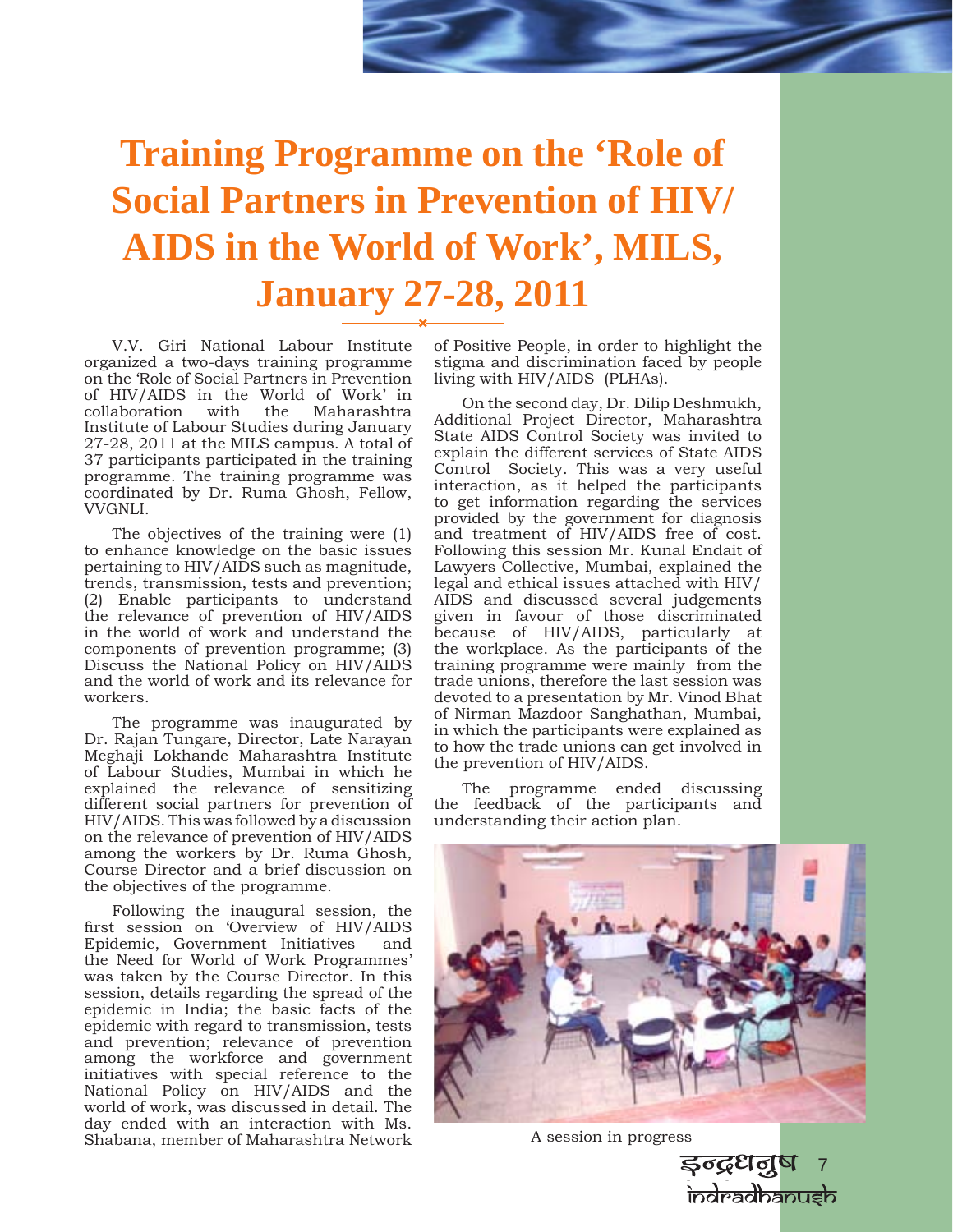

## **Training Programmes During Junuary and February2011**

### **January, 2011**

# V. V. Giri National<br>Labour Institute

| <b>Name of Programme</b>                                                                                                                                                        |  |  |
|---------------------------------------------------------------------------------------------------------------------------------------------------------------------------------|--|--|
| <b>INDUSTRIAL RELATIONS PROGRAMME</b>                                                                                                                                           |  |  |
| Behavioural Skills for Developing Effective<br>Leadership,<br>January<br>31-February<br>04,<br>2011<br>(Course<br>Director:<br>Dr. Poonam S. Chauhan)                           |  |  |
| CAPACITY BUILDING PROGRAMME                                                                                                                                                     |  |  |
| Leadership Development Programme for Rural Trade Union Leaders<br>January 03-07, 2011 (Course Director: Dr. Anoop Satpathy)                                                     |  |  |
| Training Programme on Enhancing Leadership Skill of Fish Workers<br>January 03-07, 2011 (Course Director: Dr. DM.M. Rehman)                                                     |  |  |
| Training Programme on Gender Issues in Labour<br>January 10-14, 2010 (Course Director: Dr. P.S. Chauhan)                                                                        |  |  |
| Mainstreming Gender Equality in the World of Work: A Gender Perspective<br>January 17-20, 2011 (Course Director: Dr. Shashi Bala)                                               |  |  |
| Training Programme on Enchancing Leadership Skills of Transport Workers<br>January 17-20, 2011 (Course Director: Dr. M.M. Rehman)                                               |  |  |
| Capacity Enchancement Programme for Workers organisers on January 24-25,<br>2011 at Institute's campus.<br>(Course Director: Dr. M.M. Rehman)                                   |  |  |
| <b>HEALTH ISSUES PROGRAMMES</b>                                                                                                                                                 |  |  |
| Sensitisation Programme on Prevention of HIV/AIDS in the World of Work of<br>Ministry of Labour & Employment<br>January 07,11 (Course Director: Dr. Ruma Ghosh)                 |  |  |
| <b>NORTH EASTERN PROGRAMME</b>                                                                                                                                                  |  |  |
| Training Programme on Fundamentals of Labour Laws for North-Eart Region<br>January 10-14, 2011 (Course Director: Sanjay Upadhyaya)                                              |  |  |
| Capacity Building Programme on Child Labour for North-East Region<br>January 31-February 04, 2011 (Course Director: Dr. Helen R. Sekar)                                         |  |  |
| IN HOUSE PROGRAMME                                                                                                                                                              |  |  |
| Inhouse training programme on Labour Laws, Industrial Relations & Regulations<br>for Principal Employers at Dehradun<br>January 17-21, 2011 (Course Director: Dr. Onkar Sharma) |  |  |
| Training Programmes on Effective Office Management for NALCO Officials<br>January 10-12, 2011 (Course Director: Dr. M.M. Rehman)                                                |  |  |
|                                                                                                                                                                                 |  |  |

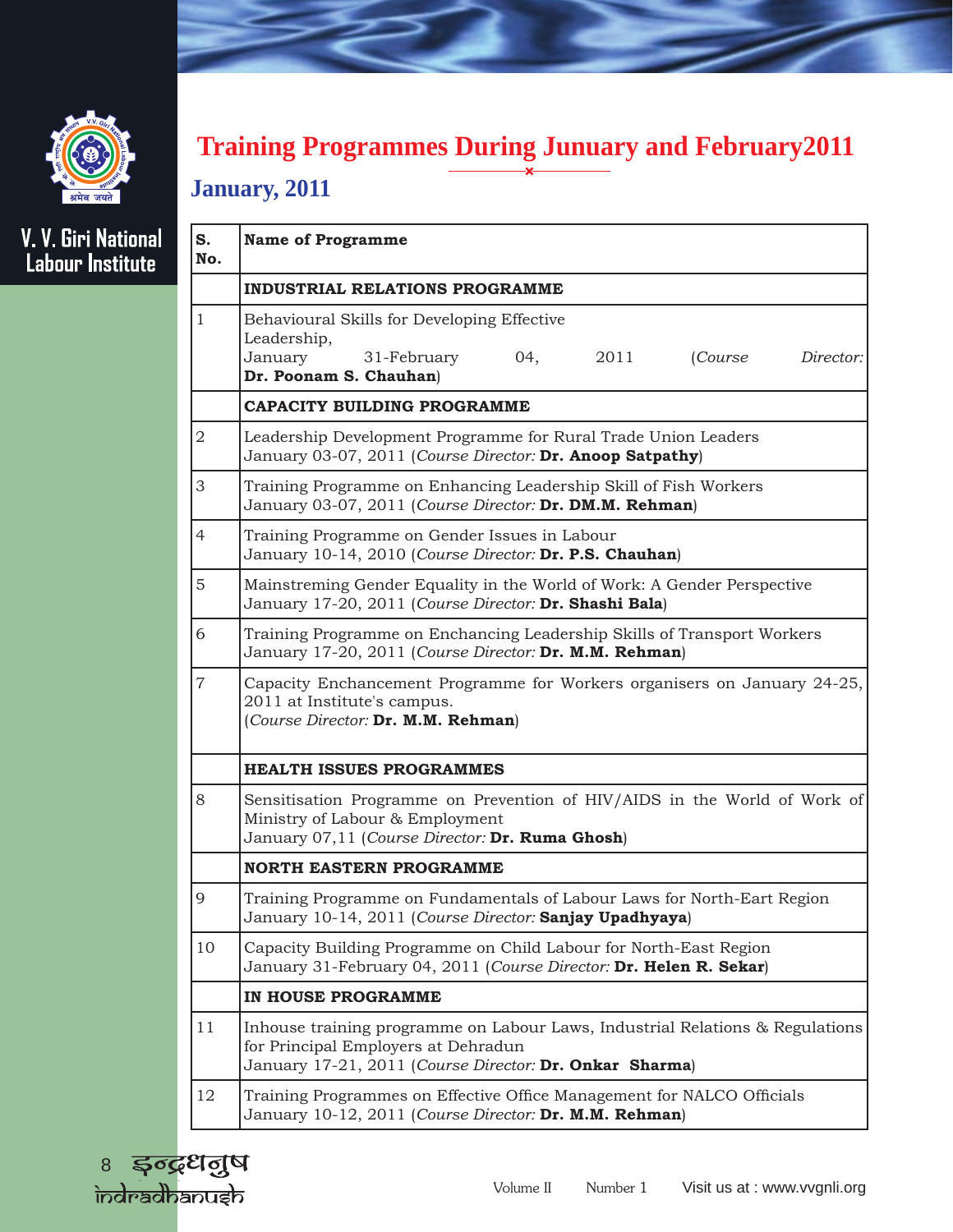|    | <b>COLLAB ORATIVE PROGRAMME</b>                                                                                                                                  |
|----|------------------------------------------------------------------------------------------------------------------------------------------------------------------|
| 13 | Role of Social Partners in Prevention of HIV/AIDS in Collaboration with MILS,<br>Mumbai<br>January 27-28, 2011 (Course Director: Dr. Ruma Ghosh)                 |
| 14 | Training Programme on Organisation the norgained in coll. with AILS, Mumbai<br>January 27-28, 2011 (Course Director: Dr. Poonam S. Chauhan)                      |
| 15 | Training Programme on Cine Workers in Mumbai in coll. with AILS, Mumbai<br>January 28 <sup>th</sup> , 2011 (Course Director: Dr. M.M. Rehman)                    |
| 16 | Training Programme on Labour Law Reforms on Contract Labour in coll. with<br>AILS, Mumbai<br>January 27 <sup>th</sup> , 2011 (Course Director: Dr. Onkar Sharma) |

 $\Rightarrow$ 

## **February 2011**

| S.<br>No.      | <b>Name of Programme</b>                                                                                                                |  |
|----------------|-----------------------------------------------------------------------------------------------------------------------------------------|--|
|                | <b>CAPACITY BUILDING PROGRAMME</b>                                                                                                      |  |
| $\mathbf{1}$   | Leadership Development Programme for Rural Trade Union Leaders<br>February 05, 2011 (Course Director: Dr. M.M. Rehman)                  |  |
| $\overline{2}$ | Leadership Development Programme for BKMU Cadres at <b>Panipat</b> , Haryana<br>February 10-11, 2011 (Course Director: Dr. M.M. Rehman) |  |
| 3              | Enhancing Sensitivity Towards Sexual harassment at the Workplace (NR)<br>February 14-15, 2011 (Course Director: Dr. S. Chauhan)         |  |
| $\overline{4}$ | Leadership Development Programme for Construction Workers (NR)<br>February 1-3, 2011 (Course Director: Dr. M.M. Rehman)                 |  |
| $\mathbf 5$    | Leadership Development Programme for Beedi Workers (NR), February 17-18,<br>2011 (Course Director: Dr. M.M. Rehman)                     |  |
| 6              | Leadership Development Programme for Trade Union Leaders,<br>February, 21-22, 2011 (Course Director: Dr. M.M. Rehman)                   |  |
| $\overline{7}$ | Labour Laws for Trade Union Leaders from Unorganised Sector, February 21-23,<br>2011 (Course Director: Dr. Onkar Sharma                 |  |
| $8\,$          | Leadership Development Programme for Rural Trade Unions, February 23-25,<br>2011 (Course Director: Dr. Sanjay Upadhyaya)                |  |
| 9              | Organising the Unorganised Towards Effective Leadership<br>February 23-25, 2011 (Course Director: Dr. Anoop Satpathy)                   |  |
|                | <b>INTERNATIONAL PROGRAMMES</b>                                                                                                         |  |
| 10             | International Training Programme on Research Methods in Labour Studies<br>February 7-25, 2011 (Course Director: Dr. S.K. Sasikumar)     |  |
|                | <b>INHOUSE PROGRAMMES</b>                                                                                                               |  |
| 11             | Training Programme on Effective Office Management for the Officials at NALCO<br>February 14-16, 2011 (Course Director: Dr. M.M. Rehman) |  |
|                |                                                                                                                                         |  |
|                | इन्द्रधनुष <sub>9</sub><br>केलेल्व्वेठिकप्राइके                                                                                         |  |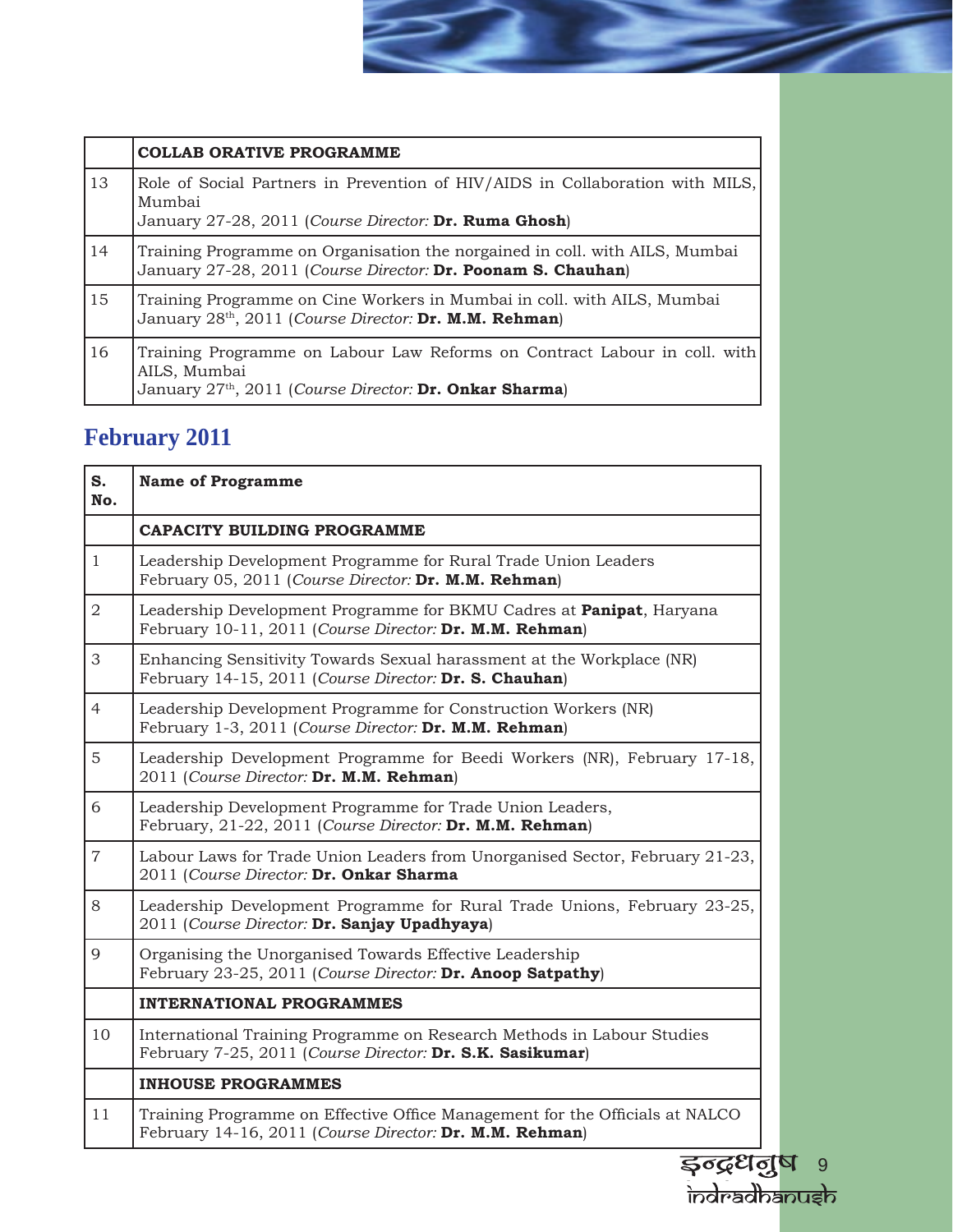

### **HEALTH ISSUES PROGRAMMES**

12 Sensitisation Programme on Prevention of HIV/AIDS in the World of Work for Ministry of Labour & Employment February 04. 2011 (*Course Director:* **Dr. Ruma Ghosh**)

### **COLLABORATIVE PROGRAMMES**

13 Developing Social Security (WBSLI) February 24-25, 2011 (*Course Director:* **Dr. M.M. Rehman**)



*A session in progress* 

## **Other Professional Engagements of Director & Faculty**

### **Shri V.P. Yajurvedi, Director**

- Attended the 43rd Session of Indian Labour Conference on November 23-24, 2010, inaugurated by Hon'ble Prime Minister of India.
- Attended a meeting of the Project Monitoring Committee of HIV/AIDS in the Ministry of Labour and Employment.
- Attended a Round-table on Contract Labour-Managing Risks, on December 8, 2010 at Apparel Paper from other council, Gurgaon.
- Attended a Meeting of the Parliamentary Consultative Committee on Rashtriya Swasthya Bima Yojana at Parliament Annexe on December 8, 2010.
- Inaugurated a programme on Effective Implementation of Labour Welfare Fund Acts and Schemes for Welfare Commissioners at Hotel Residency Palace, Jodhpur and also took a session on: *Inculcating Valees* on December 13, 2010.
- Attended a workshop on: Global Clusters Experience-Sharing, held at India Habitat Centre, New Delhi, on December 14, 2010.
- Attended a meeting of Trade Committee to discuss the syllabus and implementation strategy of employability skills on December 24, 2010, held at MOLE.

### **Shri Otojit Kshetrimayum, Associate Fellow**

Presented a paper on "Women as "Business': Reading Images of Women in **Advertisements"** in the two days Seminar on "*Partrayal of Women in Contemporary Media: A curse Or A Boon"* organised by Bhim Rao Ambedkar College, University of Delhi on 24th and 25th January 2011.

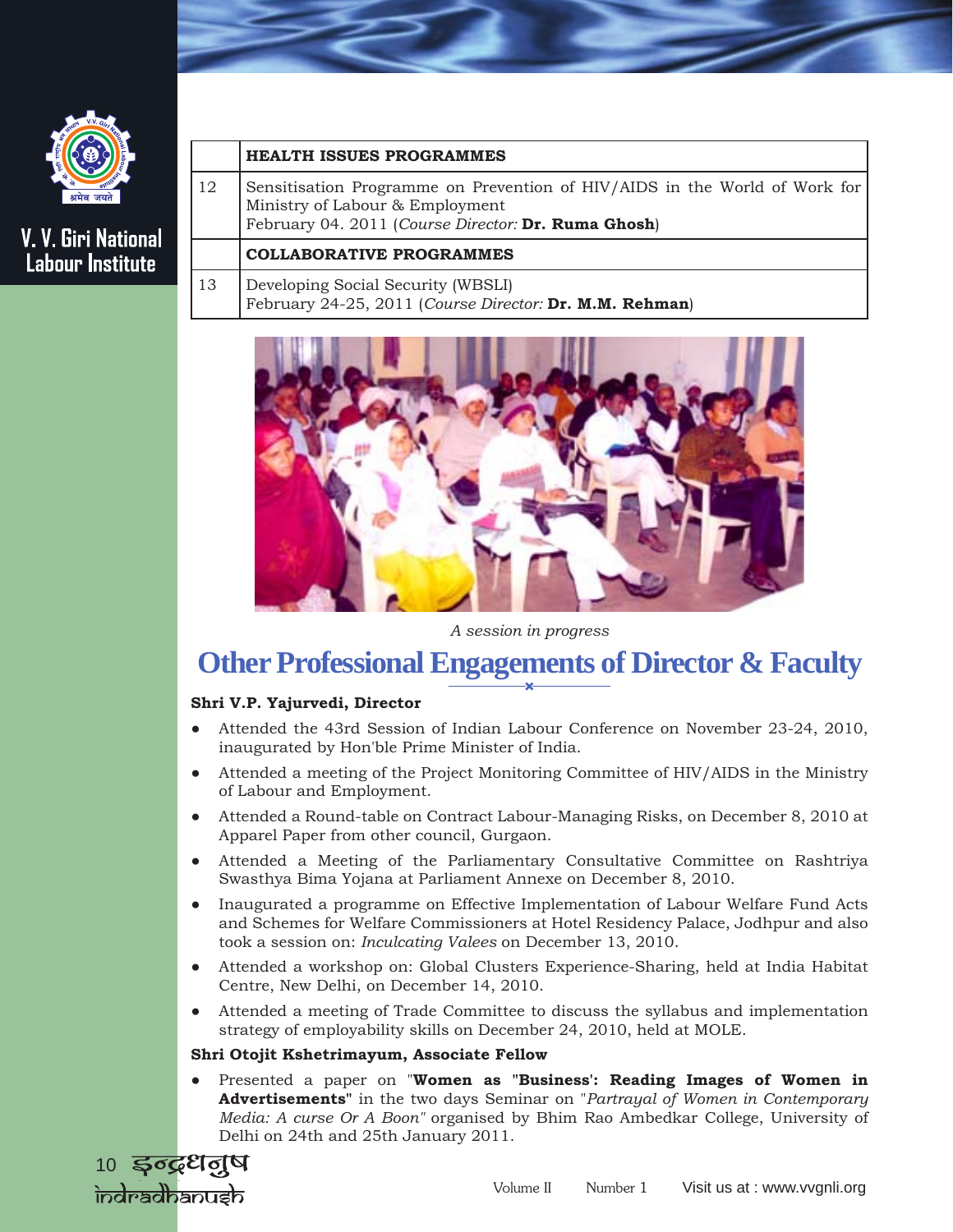## **Workshop on Organising the Unorganised (January 27-28, 2011)**

Over the years the unorganized sector has become the important focus of research and discussion by various commissions and committees. The studies have projected the plight of the workers and suggested measures to improve their conditions; and provide them protection. The unorganised sector workers suffer from various problems like seasonality of employment, lack of formal employer employee relationship and lack from social security protection. The enforcement machinery is working under the pressure and trade unions have little knowledge about the applicability of various laws to the unorganized sector. This adds to further deteriorating conditions of the unorganized workers. In this backdrop, Ambekar Institute of Labour Studies, Mumbai, in collaboration with V.V. Giri National Labour Institute, NOIDA, organised a two day workshop for the middle level trade union activists on January 27-28, 2011. A total 33 delegates participated in the programme.

In this workshop an effort was made to identify major problems which the unorganised workers face. The following problems emerged from the discussion:

- Wage discrimination, lower wages than the minimum wage.
- $\cdot$  Lack of social safety net, fringe benefits and no welfare facilities.
- Duty hours are not fixed and working hours are long (10 to 12 hours).
- $\bullet$  No proper care is taken on health and safety of the workers at workplace. work they mostly in unhygienic conditions.
- No fixed weekly holiday/rest day.
- \* Absence of job guarantee.
- ❖ No remuneration for overtime work.
- No medical facilities at work place.
- No maternity leave for women workers.
- Existence of child labour.
- Wages are not paid in time.

A 148MUN 200122-9106AL 972 TECHNICAL MARINE V. SHI NATIONAL LABOUR INSTITUTE, NEW DELIKE **Danmark Depend SLA 204 Among Streets** 

Eminent guest academicians and trade union leaders, namely **Dr. Vibhuti Patel**, Head of Dept. of Economics, SNDT Women's university, **Mr. P.R. Kinare**, President Hind Mazdoor Sabha and others interacted with the delegates.

The last session was devoted to formulating strategies for organising the unorganised. **Mr. G.B. Gawde**, conducted this session. He said that workers education plays an important role in the success of the trade union movement. Therefore, the trade unions should take interest in educating their members and create training infrastructures for the same. He further said that team work is also essential in trade union functioning. He said it is not possible to find the solution to every problem within the boundaries. Sometimes the solutions are available outside the boundaries. The use of games and quiz made in this session created interest in the participants and they actively participated in the session.

The chief guests in the valedictory session included **Dr. S.T. Sawant**, Advisor of the AILS. **Dr. M.M. Rehman** and **Dr. Onkar Sharma** of VVGNLI. **Mr. G.B. Gawde** (AILS) and **Dr. Poonam S. Chauhan** (VVGNLI) were the course directors.

**Readers are requested to send their comments and suggestions on the materials published in the**  *Indradhanush*  **The comments and suggestions will be highly appriciatd and be published in the news letter.**

> *– Editor-in-Chief*